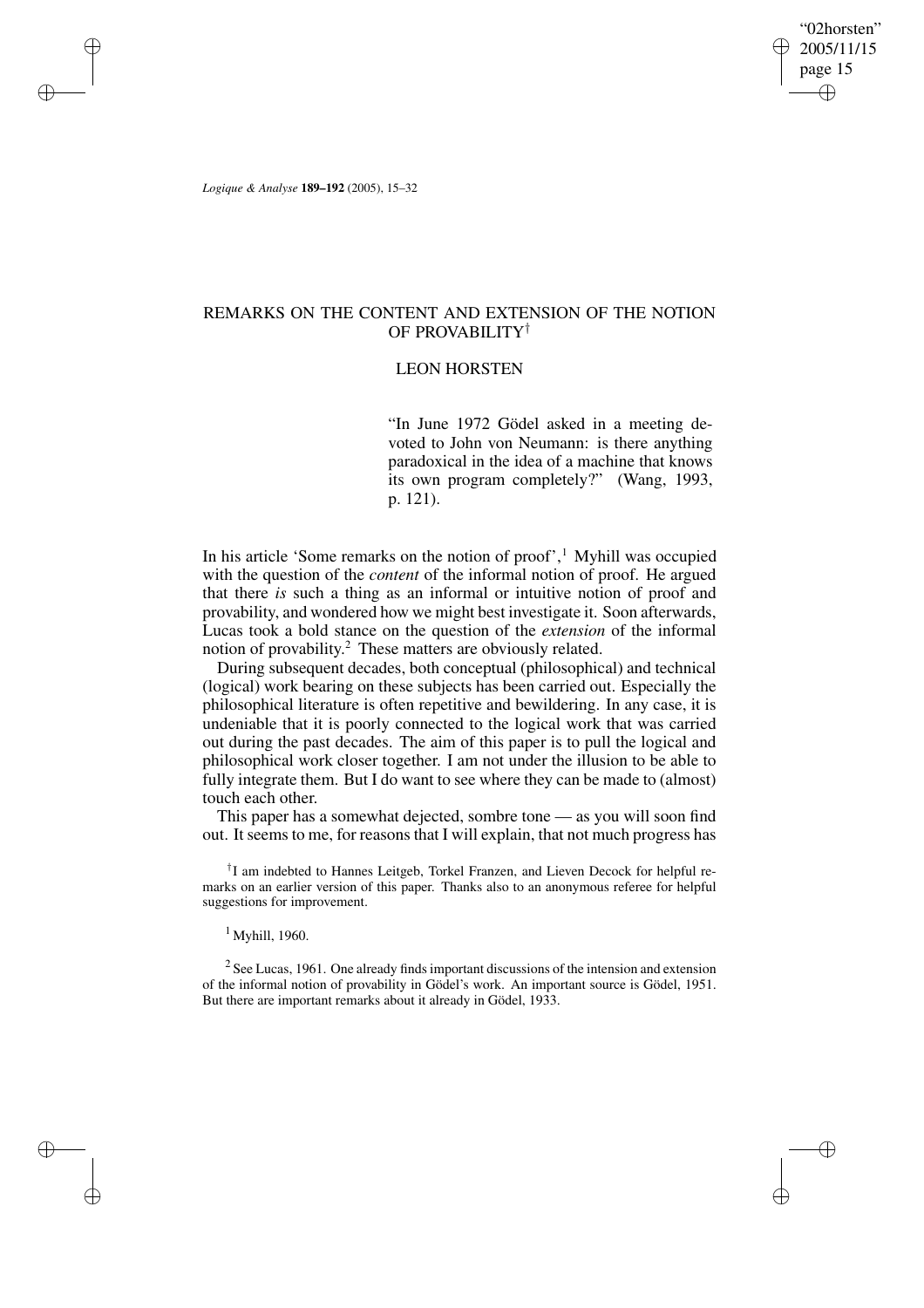✐

#### 16 LEON HORSTEN

been made on the central issues involved in the debate. Nevertheless, some philosophers-logicians have made extremely perceptive and insufficiently appreciated comments on these issues. Their remarks offer us glimpses of insight that was not there before. These mostly take the form of observations that in themselves seem elementary, but which are often overlooked and which are bound to play an important role in any eventual resolution of the perplexities that we are confronted with.

I

Let us start with the *content* of the notion of intuitive provability. What do we mean by informal or intuitive provability?

Provable *by who*? We must fix an agent. Several options are open and have been proposed: provable by a fixed person; provable by some restricted group of people — perhaps the mathematicians; provable by humanity...<sup>3</sup> Not much will hinge on which of these options we take — as long as the agent is not *superhuman* in some strong sense, so provable by God will not do. Other than that, this is not where the *immediate* philosophical difficulties lie.<sup>4</sup> So we will be nonspecific about the options that we have mentioned and just call the agent Peter, without committing ourselves to whether he is male or female (or has a determinate gender at all), whether he (she / it) is an individual or a group.

Now we can consider the notion of (Peter) *having* an informal proof. We can make this notion a little more precise by taking this to mean having an a priori demonstration of a proposition on any subject matter. <sup>5</sup> As a degenerate case, axioms count as one-line proofs. So if Peter has a sentence  $\phi$  as an axiom, then I will also say that (by that very fact) Peter has a proof of  $\varphi$ . It then seems plausible that the collection of Peter's actual proofs is at every moment and in every possible situation *finite*.

We now move on to the intuitive notion of prova*bility*. Here things become less clear. An attempt to clarify this notion is the following:

 $3$  For instance, a main difference between the position of Lucas and that of Penrose is that, like Gödel (Wang, 1993, p. 121), Lucas takes the agent to be an ideal individual mathematician, whereas Penrose takes the agent to be the mathematical community (Penrose, 1990, p. 696). Such differences should be immaterial for the argumentation of this paper.

<sup>4</sup> But we will see further on that there are philosophical problems connected with the *idealisations* involved in these notions.

<sup>5</sup> See Anderson, 1997. But see also Myhill, 1960.

✐

✐

✐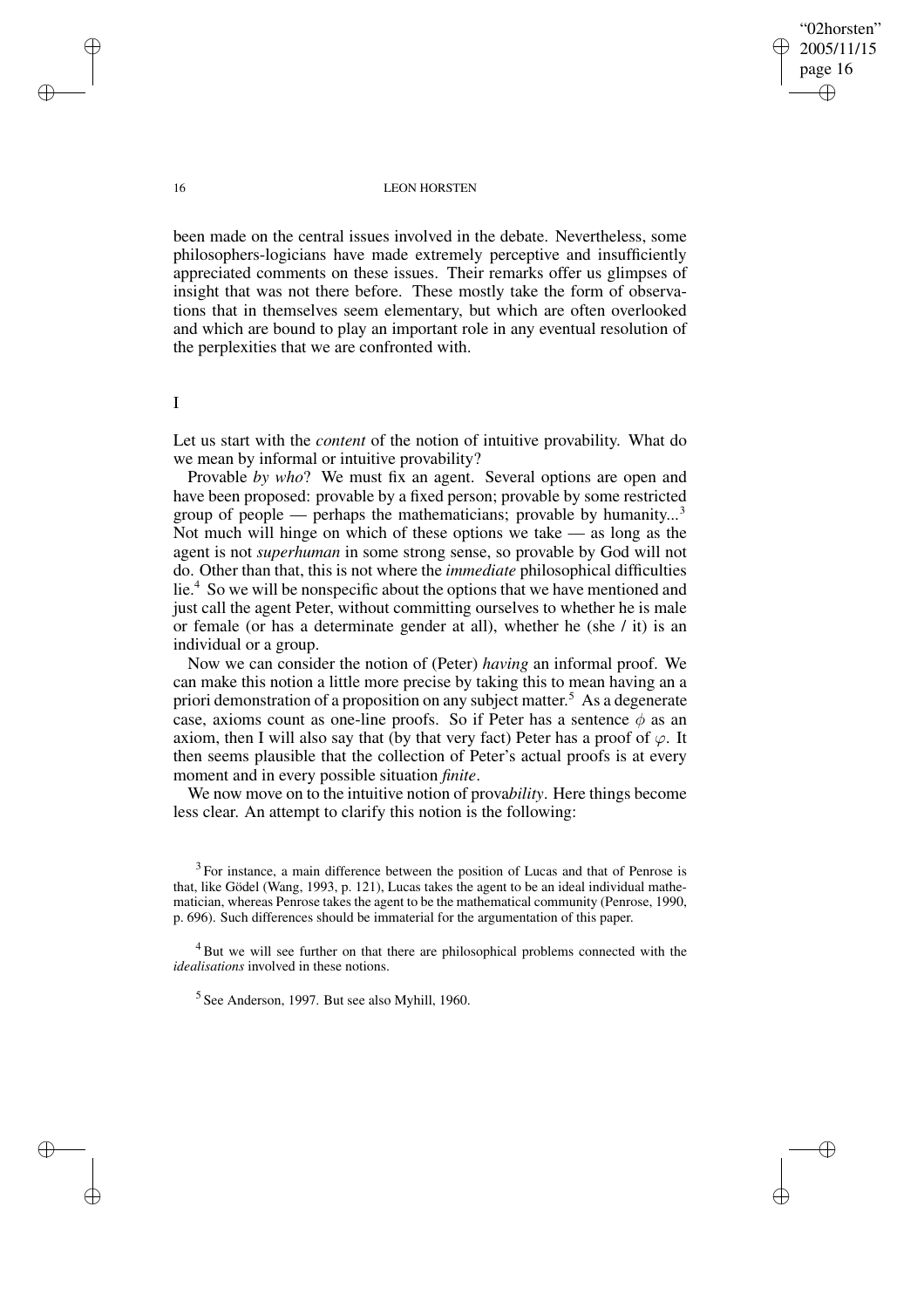✐

#### REMARKS ON THE CONTENT AND EXTENSION OF THE NOTION OF PROVABILITY 17

 $\varphi$  is provable  $\approx$  Peter has the *ability* to prove  $\varphi$ .

✐

✐

✐

✐

But now we have abilities on our hands. Abilities seem as bad and problematic as, and related to, capacities and dispositions. What is meant here?

I will assume in the sequel, as is usually done, that proofs are structured as finite rooted trees, with axioms as leaves, and with lower nodes obtained by rules of inference from higher nodes.<sup>6</sup> Then one way to make the notion 'ability to prove' more precise is to say:

Peter has the *ability* to prove  $\varphi \approx$ Peter knows axioms and rules of inference from which  $\varphi$  can be finitely derived.

In this proposal, the *prima facie* modal notion 'can' is reduced to an existential quantifier over (finite) proofs. If this proposal is correct, then the informal concept of provability is *recursively enumerable*. This in turn implies that the informal notion of provability can be logically modeled as provability in some formal theory  $S<sup>7</sup>$ . Therefore, if S is consistent, Peter cannot prove  $\neg$ Bew<sub>S</sub>[0=1], where Bew<sub>S</sub> is the standard provability predicate for S and [...] stands for 'the gödel code of ...' . We have here of course a version of Gödel's second incompleteness theorem.

Gödel himself was unsatisfied with the foregoing explication of the concept 'ability to prove'. He was of the opinion that the notion of ability to prove should be interpreted in a dynamical way, a time dimension must be taken into account:

"the mind, in its use, is not static, but constantly developing" (Gödel, 1972, p. 306).

By *reflecting* on the axioms and rules which he knows already, and the process that has generated them, Peter indefinitely generates new proof principles. This gives rise to a second proposal for making the notion of 'ability to prove' more precise:

 ${}^{6}$ I will not take a stance here on whether propositions are taken to be interpreted sentences or contents of sentences or yet something else.

 $7$  For according to Craig's Lemma (Craig, 1953), every recursively enumerable set of sentences is recursively axiomatizable.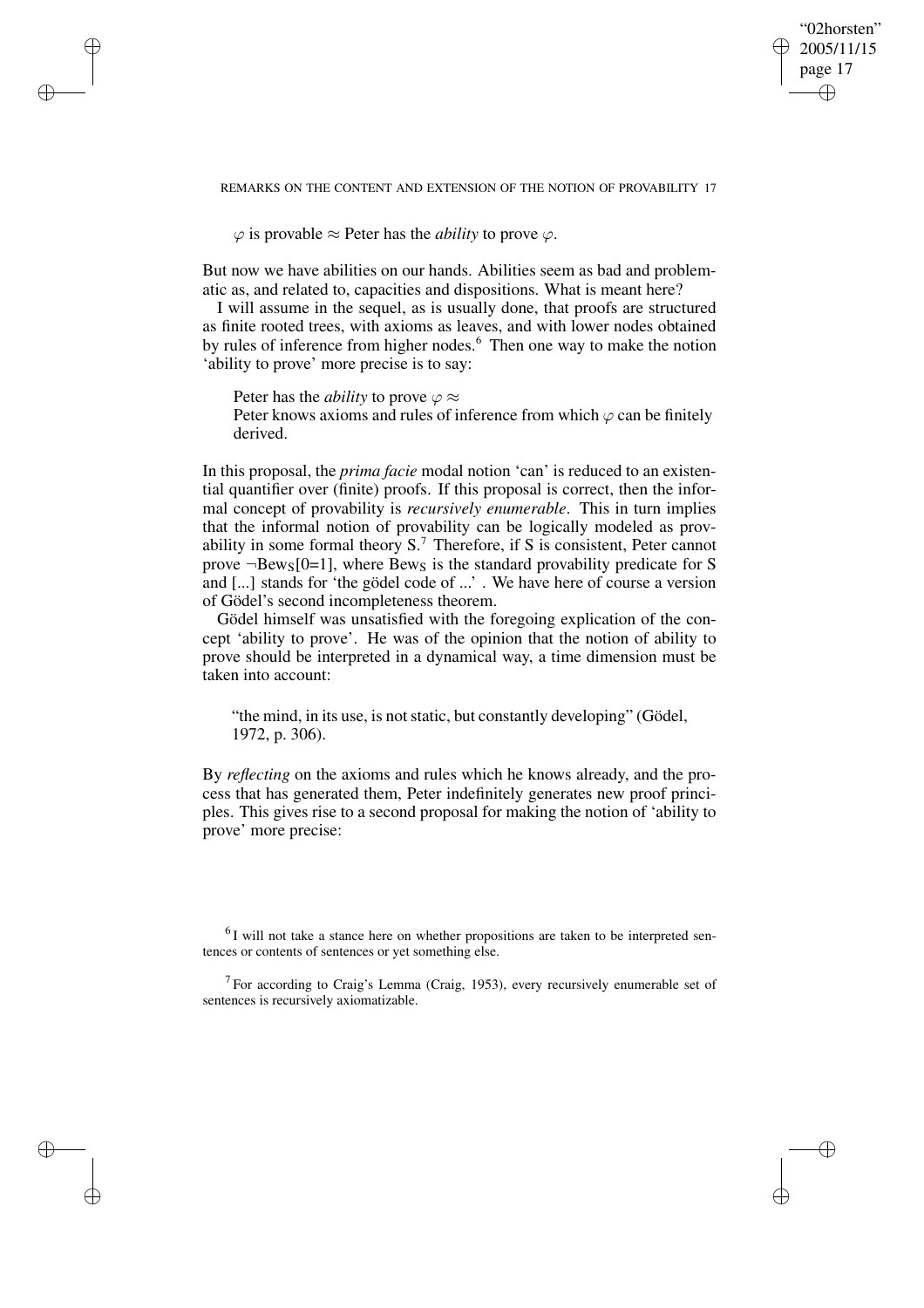"02horsten" 2005/11/15 page 18 ✐ ✐

✐

✐

#### 18 LEON HORSTEN

Peter has the *ability* to prove  $\varphi \approx$ Eventually (perhaps by reflecting on his proof principles), Peter *will* have axioms and rules of inference from which  $\varphi$  can be finitely derived.

We know very little about the nature of these reflective procedures. If these procedures are sufficiently systematic and Peter reflectively acquires new proof principles in a linear process of at most  $\omega$  stages, then the extension of informal provability might still be recursively enumerable; if not, bets are off. I will have to come back to this later.

There is a third explication of the notion of 'ability to prove', on which our grip is even more feeble:

Peter has the *ability* to prove  $\varphi \approx$  Peter is *or might have been* (now) able to prove  $\varphi$ .

This seems to amount to more or less the same thing as saying that in some possible world,<sup>8</sup> Peter has a proof of  $\varphi$ . The proposal invites us to consider counterfactual situations in the determination of the extension of the concept of informal provability.

The existential quantification over possible worlds that is involved in this proposal is much less clear than the quantification over finite derivations from a recursive list of axioms that is involved in proposal one, for we know very little about how far Peter's abilities can be extended while still remaining *human* abilities.<sup>9</sup> In any case, with respect to the question of the extension of the intuitive notion of provability, on this explication all bets are definitely off.

Time (proposal 2) and modality (proposal 3) can of course also *both* be taken to be implicitly present in an interactive way in the notion of ability to prove. This then gives rise to at least a fourth proposal:

Peter has the *ability* to prove  $\varphi \approx$ 

There is a possible world in which Peter has, at some moment in time, proved  $\varphi$ .

But the modal dimension tends to eclipse the temporal dimension: the space of possibilities is much vaster than the temporal dimension. So this fourth

 $8$ I assume here and in the sequel the 'light', Kripkean way of interpreting possible worlds talk. See Kripke, 1980, pp. 16–20.

✐

✐

✐

 $9^9$  As Kripke points out (Kripke, 1980, pp. 34–35).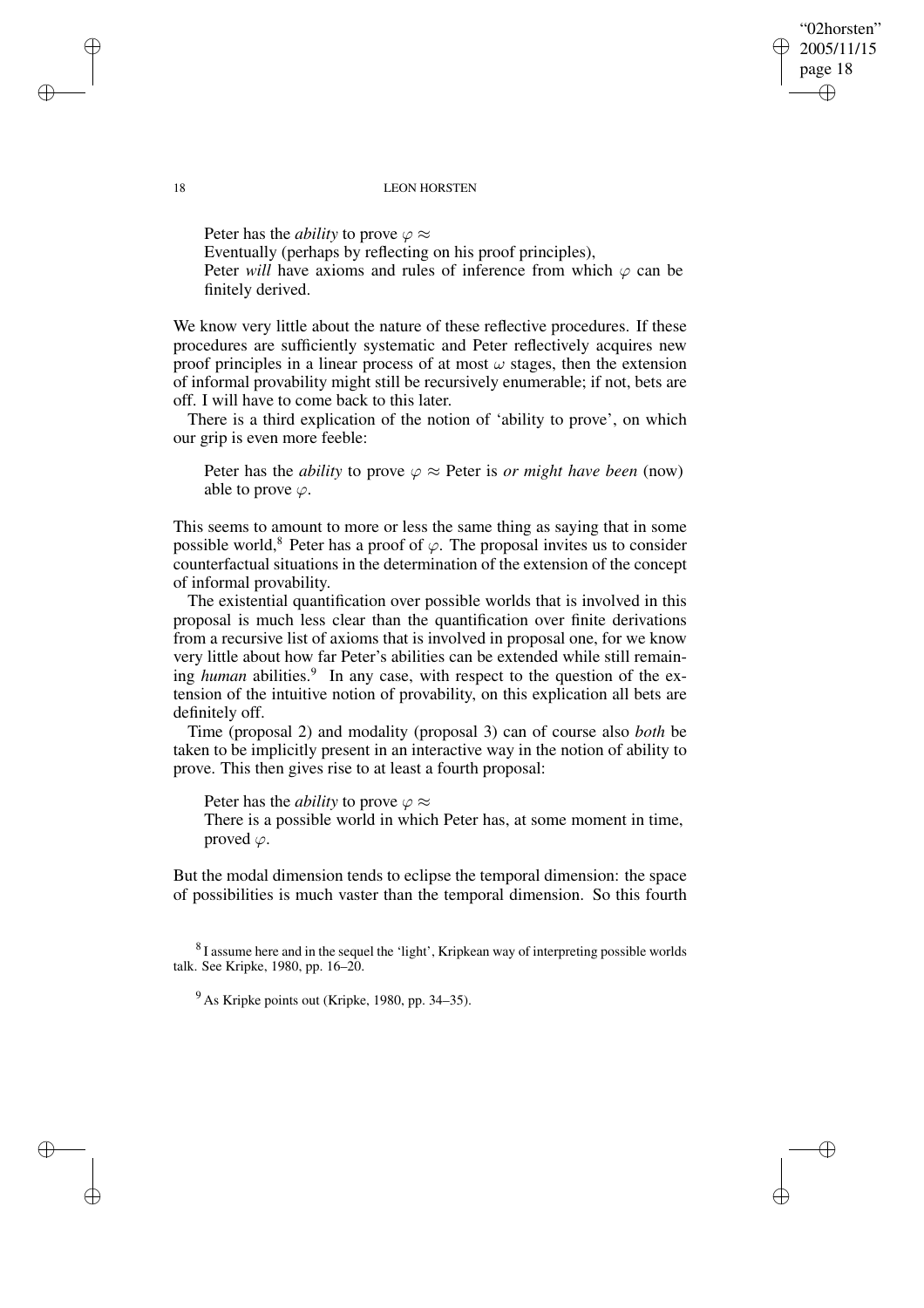✐

## REMARKS ON THE CONTENT AND EXTENSION OF THE NOTION OF PROVABILITY 19

proposal seems to collapse into the third proposal, and I will disregard it in the sequel.

In discussions about the content and extension of the notion of provability, it is not always made explicit which of the above three ways of fleshing out the notion is assumed. The first proposal seems too restrictive. On the other hand, the third proposal is too rich: our grip on what is involved in it is too weak. For the purposes of the present paper I will therefore assume the Gödelian explication as spelled out above. I will countenance an infinite time dimension, but not a modal dimension.

## II

✐

✐

✐

✐

Now let us retrace our steps. Much of the perceived philosophical relevance of the investigation, in proof theory, of provability in formal systems is based on the assumption that the extension of the informal concept of provability is recursively enumerable. From this assumption it is inferred that the informal notion of provability can be modeled as provability in some formal system S.

Let us focus on the modeling procedure of informal provability as provability in a formal system. Wang has pointed out that even granting the truth of the assumption that the informal concept of provability is recursively enumerable, there is a defect in the modeling proposal. He concisely puts it this way:

"The unclarities of the meaning of ['I am consistent'] tend to obscure the exact strength of the premise that I am a [Turing] machine. For example, in some sense I can prove [that I am consistent], but the sense of 'prove' and of ['I am consistent'] need not be the formal sense [...]. Thus, if we accept the belief that I have also an informal way of knowing things, then I am not a machine for that reason already." (Wang, 1974, p. 319)

What Wang means can be expressed in our terms as follows. First, if S is consistent, then S cannot prove  $\neg$ Bew<sub>S</sub>[0=1]. But it seems eminently plausible that Peter *can* prove — in the informal sense of the word 'prove' — that he can prove no absurdities such as  $0=1$ . So provability by Peter cannot be modeled as provability in S.

It is worthwhile to spell out Peter's argument for the conclusion  $\neg$ Bew<sub>S</sub>[0=1] in some detail. It is a *conceptual truth* about provability that for all sentences  $\varphi$ , if  $\varphi$  is provable (by Peter), then  $\varphi$  is true. Or, in Reinhardt's words: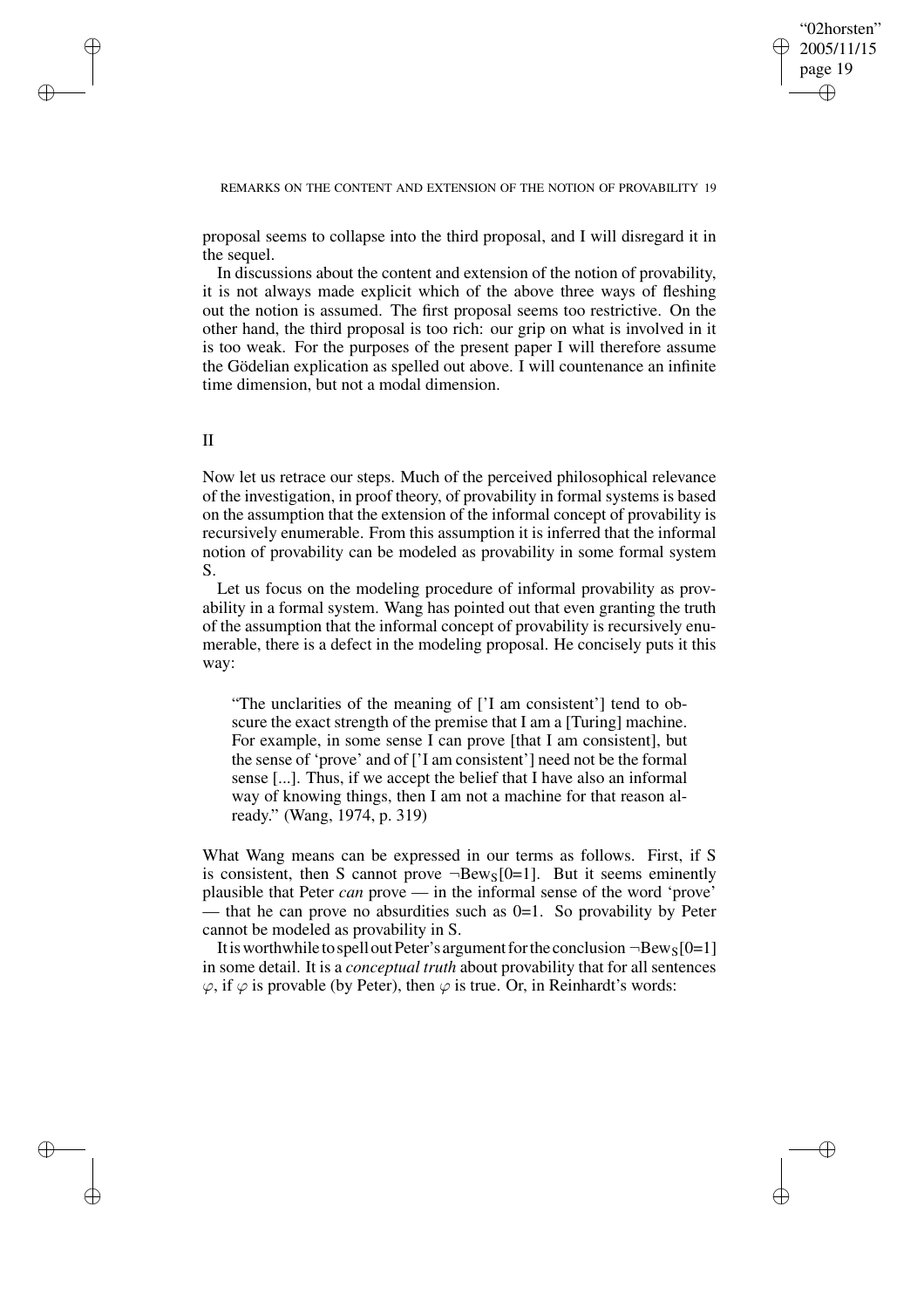"02horsten" 2005/11/15 page 20 ✐ ✐

✐

✐

#### 20 LEON HORSTEN

"we know that what we know is true, but the reason for this is [...] that if it were not so we would not call it knowledge" (Reinhardt, 1986, pp. 468–469).

Admittedly, the fact that if Peter proves  $\varphi$  then  $\varphi$  is true, is not one of Peter's purely *mathematical* theorems, for 'Peter proves that' is not a purely mathematical notion. Nevertheless , it is a conceptual truth which Peter can and should recognise. Hence, since we have taken proofs to be a priori demonstrations on *any* subject matter, this proposition belongs to the extension of the concept 'provable by Peter'. Moreover, Tarski's truth-biconditionals entail that if  $\varphi$  is true, then  $\varphi$ . Peter puts these two facts together and instantiates 0=1 for  $\varphi$ . He thereby obtains the conclusion that no absurdities are provable by him.

One might at this point suspect a whiff of paradox here, since the notion of truth and Tarski's biconditionals enter into Peter's argument. But a closer look reveals that there is no problem here. Peter has only used  $T[0=1] \rightarrow 0=1$ (where T is the truth-predicate). Tarski has shown us that *this* much is unproblematic.<sup>10</sup>

So it seems to me that the only conclusion we can possibly draw at this point is that  $\neg$ Bews<sup>[0=1] *fails* to express that Peter cannot prove absurdities.</sup> And that in turn entails that  $Bew_S$  does not adequately, fully express 'Peter is able to prove'. Something has been lost in the process of passing from the informal notion of provability to its formal model: provability in a formal system, "standardly" expressed. Specifically, Peter proves — practically has as an axiom, really — that for all  $\varphi$ ,<sup>11</sup>

Peter proves  $\varphi \to \varphi$ 

while S cannot consistently prove for all  $\varphi$ :

 $Bew_S[\varphi] \to \varphi$ 

I will from now on call the fact that Peter proves for all  $\varphi$ :

 $\varphi$  is provable (by Peter)  $\rightarrow \varphi$ 

 $10$  Nevertheless, as we will find out soon enough, the paradoxes are waiting in the wings.

✐

✐

✐

<sup>&</sup>lt;sup>11</sup> Stricly speaking, I am confusing use and mention in the following formula (as well as at a couple of other places in the sequel). Gödel has of course taught us how to express these propositions correctly using gödel numbering. In the interest of readability, I will abstract from these complications; they do not affect the points that are made in this paper.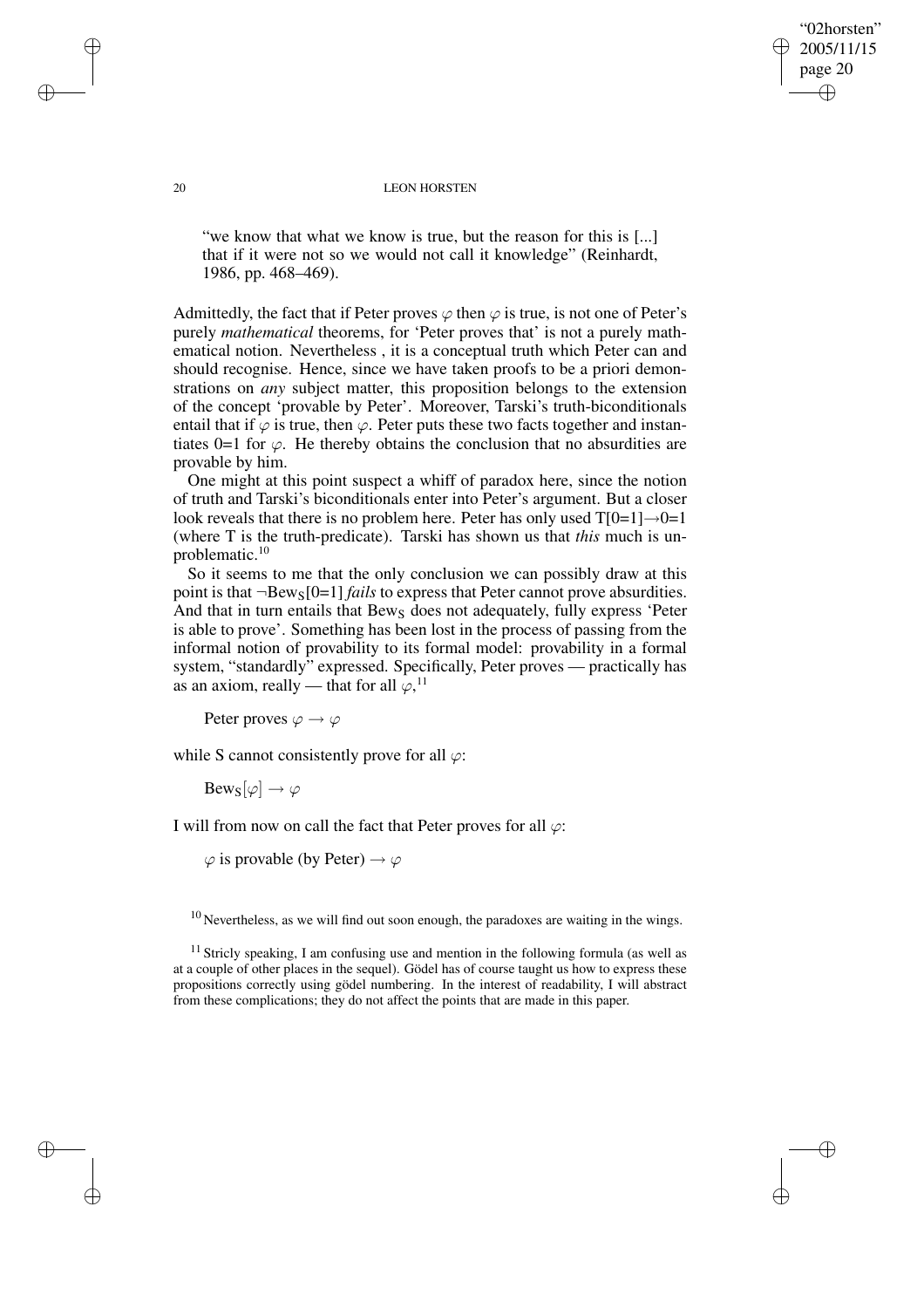✐

### REMARKS ON THE CONTENT AND EXTENSION OF THE NOTION OF PROVABILITY 21

the *reflexivity of the informal notion of proof*. This appears to me to be the kernel of truth in the arguments of Lucas and Penrose to the effect that 'the human mind is not a Turing machine'.<sup>12</sup> The informal notion of provability is reflexive, whereas formal notions of provability are not.

III

✐

✐

✐

✐

Having arrived at this point, an old proposal by Gödel seems very acute. He suggested that we attempt to axiomatize the informal notion of provability *directly* instead of finding a mathematical substitute for it.<sup>13</sup> So from a semantic approach ('modeling'), we now shift to an axiomatic approach. Gödel introduced a primitive sentential operator  $\Box$ , which is to be read as informal (classical) provability. He then postulated the S4 principles of modal logic as reasonable principles governing informal provability. Applying the Necessitation rule to the T-axiom<sup>14</sup> yields a two-line proof in the modal logic T (which is a subsystem of the modal logic S4) of

 $\square(\square \varphi \rightarrow \varphi).$ 

This shows that Gödel's theory respects what was called earlier the reflexive nature of the informal notion of provability.

Gödel confined himself to a propositional setting. Later, Tarski and McKinsey extended Gödel's approach to a first-order predicate setting.<sup>15</sup> Later still, Shapiro and others extended the approach to a first-order arithmetical setting without a hitch.<sup>16</sup> Nonetheless, extension of the approach to higherorder settings presents substantial problems, which have until now not been completely overcome.<sup>17</sup>

<sup>13</sup> See Gödel, 1933. Myhill explicitly defends this proposal in Myhill, 1960.

<sup>14</sup> This axiom is also called the *reflexivity axiom* in the logical literature.

<sup>15</sup> See Tarski & McKinsey, 1948.

<sup>16</sup> See Shapiro, S. 1985. W. Reinhardt independently arrived at a theory that is very similar to that of Shapiro and his co-workers.

<sup>17</sup> These problems are to some extent discussed in Horsten, 1998. See also Horsten, 2005.

<sup>12</sup> See Lucas, 1961; Penrose, 1994.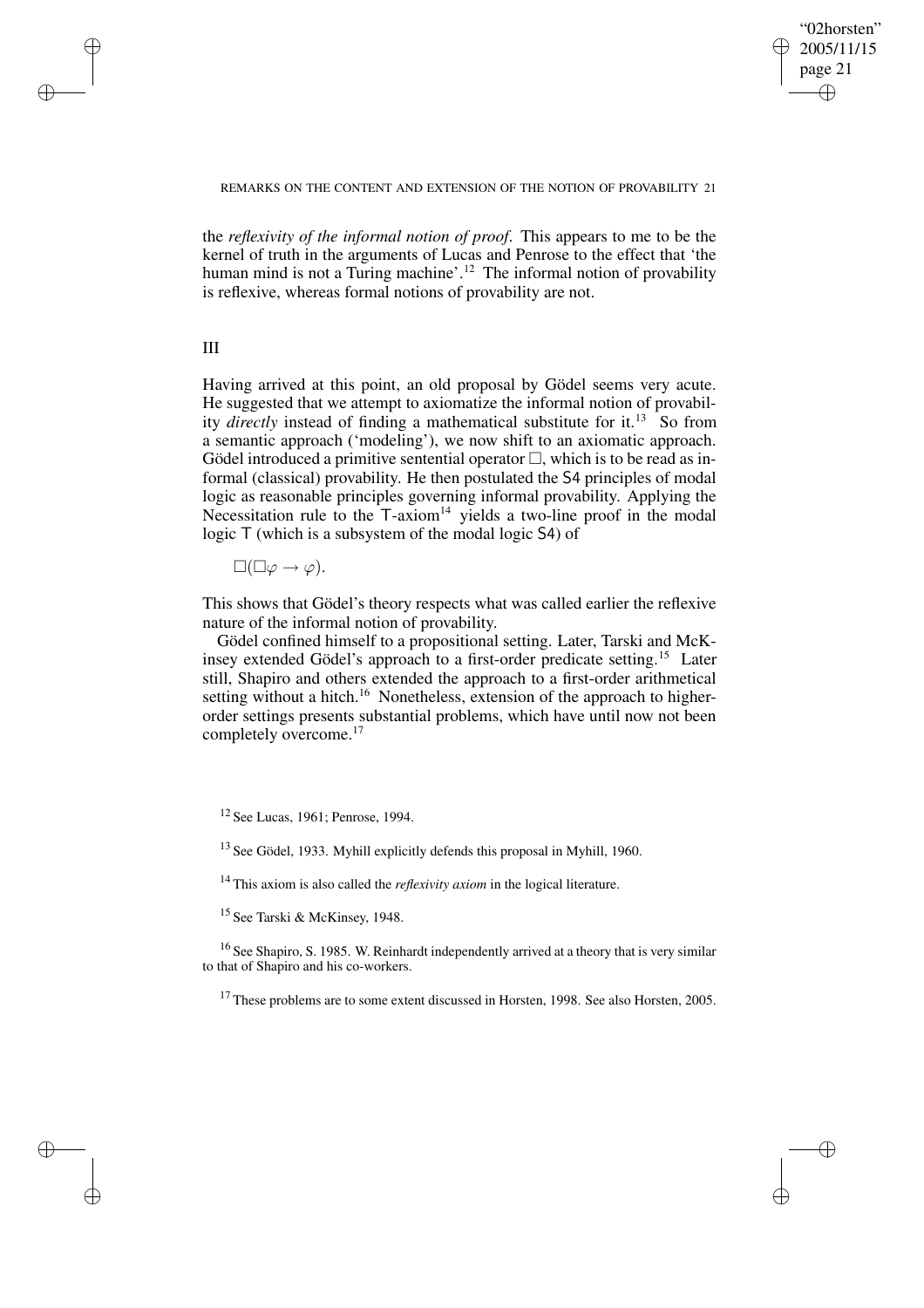"02horsten" 2005/11/15 page 22 ✐ ✐

✐

✐

#### 22 LEON HORSTEN

Shapiro's theory of Epistemic Arithmetic (EA) is easily defined. Take the language of first-order arithmetic plus Gödel's operator  $\Box$ . EA is formulated in this language, and consists of the Peano-axioms plus the S4 principles governing the informal provability-operator. Myhill has shown that the model  $M$  which interprets the arithmetical vocabulary in the standard way and takes as the extension of  $\Box$  the class of theorems of EA, makes all of EA true.<sup>18</sup> So the extension of EA's notion of informal provability *can* be taken to be provability in EA itself. If this line of research is taken further, a connection with the Lucas-Penrose arguments becomes visible.

Benacerraf pointed out early on in the discussion about the Lucas-argument that two propositions must be clearly distinguished:

- (1) There is a Turing machine  $e$  such that Peter can prove that he is  $e^{19}$ .
- (2) Peter can prove that he is some Turing machine, but he does not know which one.

Benacerraf concedes that Lucas' arguments show that (1) is inconsistent. But (2) seems weaker than (1). Benacerraf argues that Lucas' considerations leave the question whether (2) is consistent wide open. Let us call (2) *Benacerraf's contingency*.

Reinhardt observed that in a languages very much like the language of Epistemic Arithmetic, sentences (1) and (2) can be formalised (Reinhardt, 1986, pp. 435–438). (1) and (2) quantify over an *infinite* number of sentences. So the first-order language of EA itself is not expressive enough to formalise them. For this reason, Reinhardt extends the language of EA with a truth predicate T. *Reinhardt Arithmetic* (RA) can then be defined as EA augmented with Tarski's compositional truth axioms for T applied to the language of EA. In the language of RA, (1) and (2) can be expressed, roughly as:

- (3) There is a Turing machine *of which* it can be proved (by Peter) that the collection of sentences that it enumerates coincides with the collection of sentences that are provable (by Peter).
- (4) Peter is able to prove that the collection of sentences that are informally provable (by Peter) coincides with the collection of sentences enumerated by *some* Turing-machine.

<sup>18</sup> See Myhill, 1985.

<sup>19</sup> I assume from now on some standard way of coding Turing machines as natural numbers.

✐

✐

✐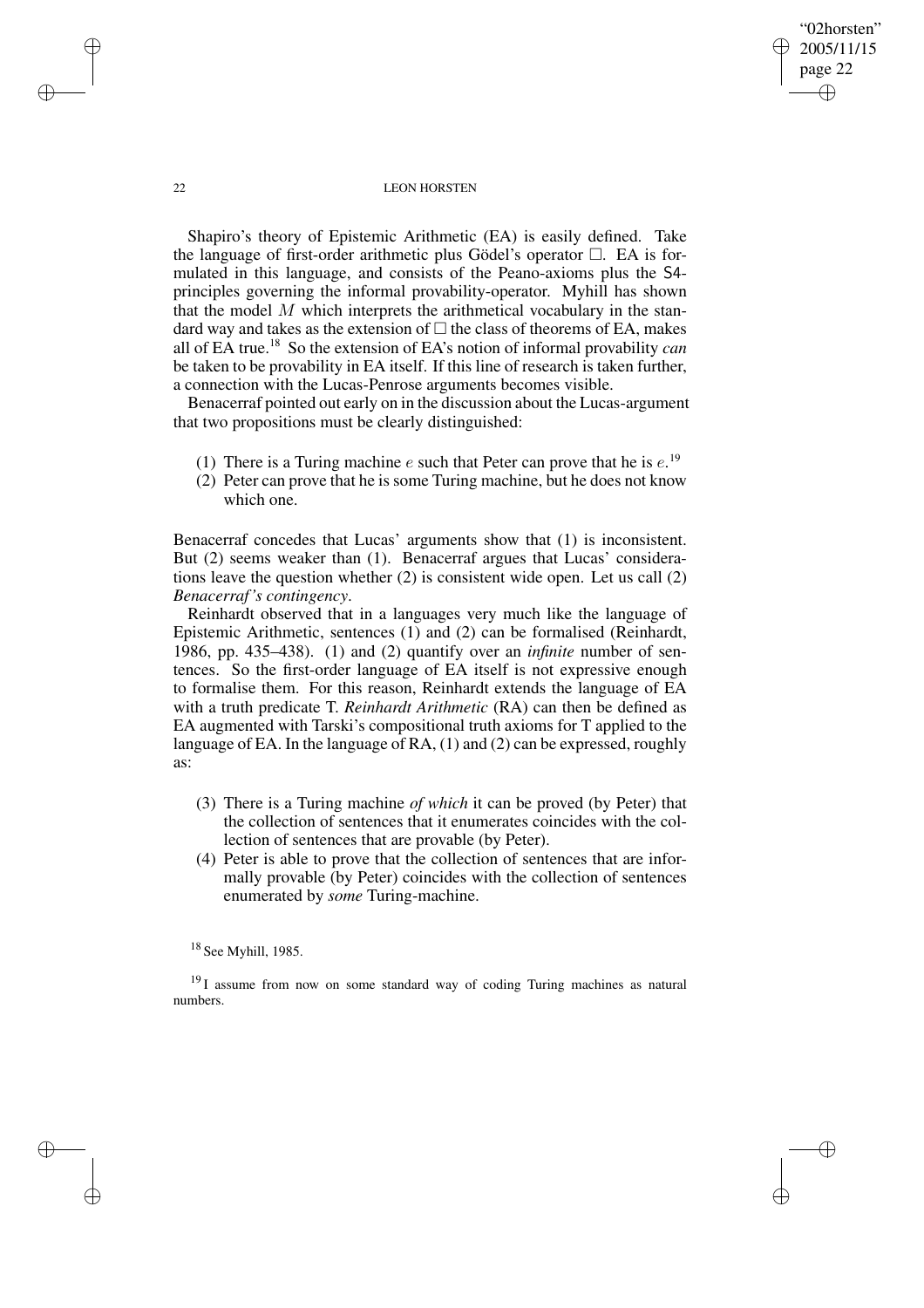✐

## REMARKS ON THE CONTENT AND EXTENSION OF THE NOTION OF PROVABILITY 23

✐

✐

✐

✐

Now we can ask whether  $RA + (3)$  and  $RA + (4)$  are consistent. Reinhardt proved that  $RA + (3)$  is inconsistent (Reinhardt, 1986, pp. 439–440). The proof is straightforward. At the same time, Reinhardt conjectured that RA plus (4), i.e. Benacerraf's contingency, *is* consistent (Reinhardt, 1986, p. 436). Proving this is not nearly as straightforward. Nevertheless, Carlson was able to verify Reinhardt's conjecture.<sup>20</sup>

In the literature on the Lucas-Penrose arguments, Reinhardt and Carlson's work has, as far as I know, scarcely been mentioned — and this is deplorable: philosophers *ought* to be aware of it. But Lucas and Penrose have attempted to dismiss Benacerraf's contingency in its unformalised form. Lucas at one point argued that while Benacerraf's contingency might not be outright inconsistent, it at least leads to  $\omega$ -inconsistency:

"But to maintain that there is a programme number j such that the corresponding programme  $W_i$  represents me, while knowing that for each particular programme number j there is an argument, different in each case, showing that  $W_i$  does not represent me, is to be omega-inconsistent. Benacerraf is claiming that man is a machine, although for each particular machine he could be we can show that he is not that one." (Lucas, 1968, p. 152).

But this rests on an elementary misunderstanding. Benacerraf's contingency does not entail that for every Turing machine e, Peter can *refute* that he is e (as Lucas claims), but merely that he *cannot prove* that he is e. Penrose concedes that Benacerraf's contingency is a possibility, but judges it to be a remote one:

"I never claimed that [Benacerraf's contingency] is a mathematical impossibility, but it would seem exceedingly unlikely. [...] As I said in *Emperor*, mathematics is 'built up from simple and obvious ingredients'... [Mathematical arguments] are sometimes exceedingly complicated. It is just that such arguments are, in principle, built up from such 'obvious' ingredients." (Penrose, 1990, p. 696).

In other words, Penrose argues that our informal notion of provability must be *effective* in the sense that Peter knows what his proofs are. But it is not at all clear to me that provability is effective in this sense. Might we not see

 $20$  See Carlson, 1997, 1999, and Carlson, 2000. Actually, Carlson proves the consistency of the system EA+SMT ("Strong Mechanistic Thesis"), where the schema SMT expresses Benacerraf's contingency as closely as is possible without introducing a truth predicate in the formal language. See Carlson, 2000, p. 54.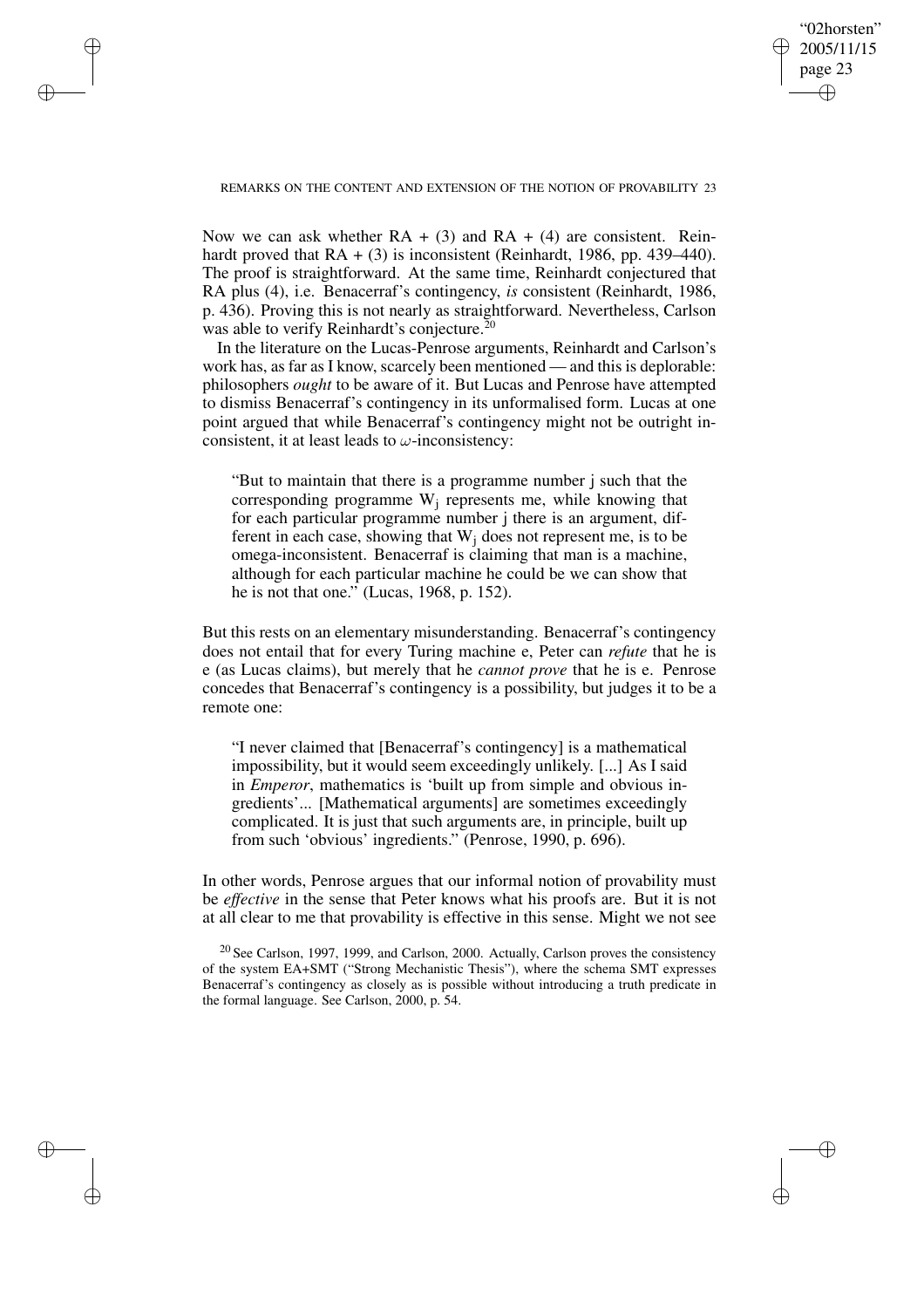"02horsten" 2005/11/15 page 24 ✐ ✐

✐

✐

#### 24 LEON HORSTEN

it in the following way? We know our capacities — in a sense. But we do not know of all of them that they are *real* capacities. We must respect the condition that if the conclusion of an argument is not true, then the argument cannot be a proof. But we do not have the resources to effectively check this. So we do know  $\neg\Box(0=1)$ . But we do not know whether everything that we take as an axiom is true. We *hope* that all of our mathematical arguments are genuine proofs — but we cannot know for sure. In this sense, our notion of proof is noneffective. In other words, might not Peter's situation be the following? He knows *of* some Turing machine e *that* it enumerates the sentences which he uses as axioms in his a priori demonstrations. But he does not and cannot know that all sentences which he takes to be axioms really *are* axioms or even real theorems (and therefore true).

At any rate, it seemed to Carlson and Reinhardt that progress had been made with respect to the Lucas-Penrose arguments, especially with Benacerraf's contingency. Their results seem to show that while in some sense, it is inconsistent for Peter to know *of* any particular Turing machine that he "is" that very Turing machine, it is consistent for Peter to know *that* he "is" some Turing machine without knowing which.

But there is a difficulty that cuts deeper than Lucas' and Penrose's objections. A point which is elementary but of crucial importance in this connection is that there are strong reasons to think that informal provability should really be formalized as a *predicate* (P) of (codes of) sentences, rather than as a sentential operator. After all, we want to be able to quantify into the informal provability-context. We want to be able to say things like "There are some sentences which are not informally provable (by Peter)". If we opt for the sentential operator approach, then this is not possible. We need the predicate approach.<sup>21</sup>

In the context of arithmetic, the T-axiom and the Necessitation rule for P give us an explosive mix: it leads to a fairly immediate contradiction. This result is generally credited to Kaplan and Montague,<sup>22</sup> but Myhill discovered it around the same time and apparently independently.<sup>23</sup> It was recognised from the start that this 'Paradox of the Knower', as it is called, is deeply related to the semantical paradoxes; indeed, it can be seen as a *strengthening* of the liar paradox, for its premises are weaker. So we have the paradoxes on

 $21$  Carlson explicitly opts for the operator approach and against the predicate approach (Carlson 1997a, p. 2). But he does not dwell on the consequences of this choice for the relevance of his results for the *philosophical* question whether Benacerraf's contingency is consistent.

<sup>22</sup> See Kaplan & Montague, 1960.

<sup>23</sup> See Myhill, 1960, pp. 469–470.

✐

✐

✐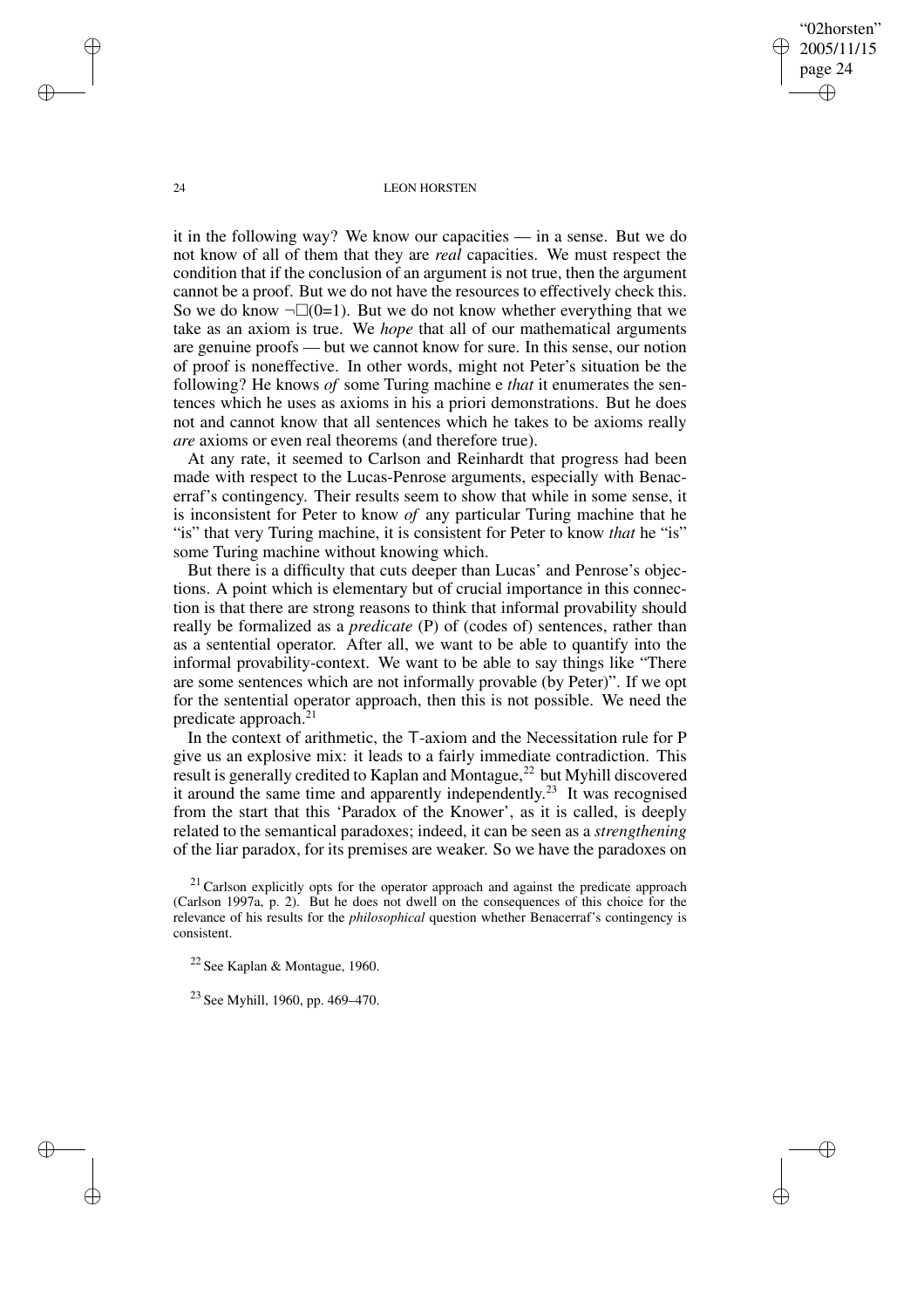✐

### REMARKS ON THE CONTENT AND EXTENSION OF THE NOTION OF PROVABILITY 25

✐

✐

✐

✐

our hands.<sup>24</sup> It comes as no real surprise that this must somehow also have been clear to Gödel:

"Regarding the discussion [about the Lucas-Penrose argument], Gödel thinks that because of the unsolved intentional paradoxes for concepts, like 'concept', 'proposition', 'proof', etc., in their most general sense, no proof using the self-reflexivity of these concepts can be regarded as conclusive in the present stage of the development of logic, although, after a satisfactory solution of these paradoxes, such argument may turn out to be conclusive." (Wang, 1974, fn 14, p. 328).<sup>25</sup>

This gives a man a sinking feeling. If we have to solve the paradoxes *before* we can arrive at definite conclusions about the extension of the informal notion of provability, then the situation looks gloomy indeed! But let us not give up hope completely. Let us see if there is anything we can take home from the battlefield.

The result that  $RA + (3)$  is inconsistent is probably not going to be affected by the shift from an operator approach to a predicate approach. The reason is roughly the following. Consider the translation  $\tau$  which transforms every formula  $\phi$  of the language of EA by uniformly replacing  $\square$ (...) by P[...], starting from the atomic constituents of the formula and working systematically outwards in the formula. Then the translation  $\tau$ (EA) of EA is a consistent and presumably even sound theory in the predicate approach.<sup>26</sup> Intuitively one can see that this *must* be so, for no axioms of EA will be translated by  $\tau$  into 'viciously self-referring' sentences. Therefore  $\tau$  will also translate the theorem that  $RA + (3) \vdash \bot$  (where  $\bot$  is the *falsum* symbol) into a theorem of a sound and unproblematic formal theory which treats informal provability as a predicate. So Reinhardt's theorem that  $RA + (3)$  is inconsistent is *persistent*.

 $24$  In order to obtain the power to quantify into the context of the informal notion of provability, we could perhaps work with propositional quantifiers. But Grim has shown that, given enough expressive power in the propositional quantifier-setting, the paradox of the knower reappears. See Grim 1993.

<sup>25</sup> Anderson comes to a similar conclusion regarding the discussion of Fitch's paradox (Anderson, 2001). An awareness of the fact that the paradoxes are close is also found in Chalmers' discussion of Penrose's 'second argument' (Chalmers, 1995, section 3). Chalmers' argument is clearly a version of the paradox of the knower. (Oddly enough he does not mention Kaplan and Montague's paper.)

<sup>26</sup> This is worked out in detail in Schweizer, 1992.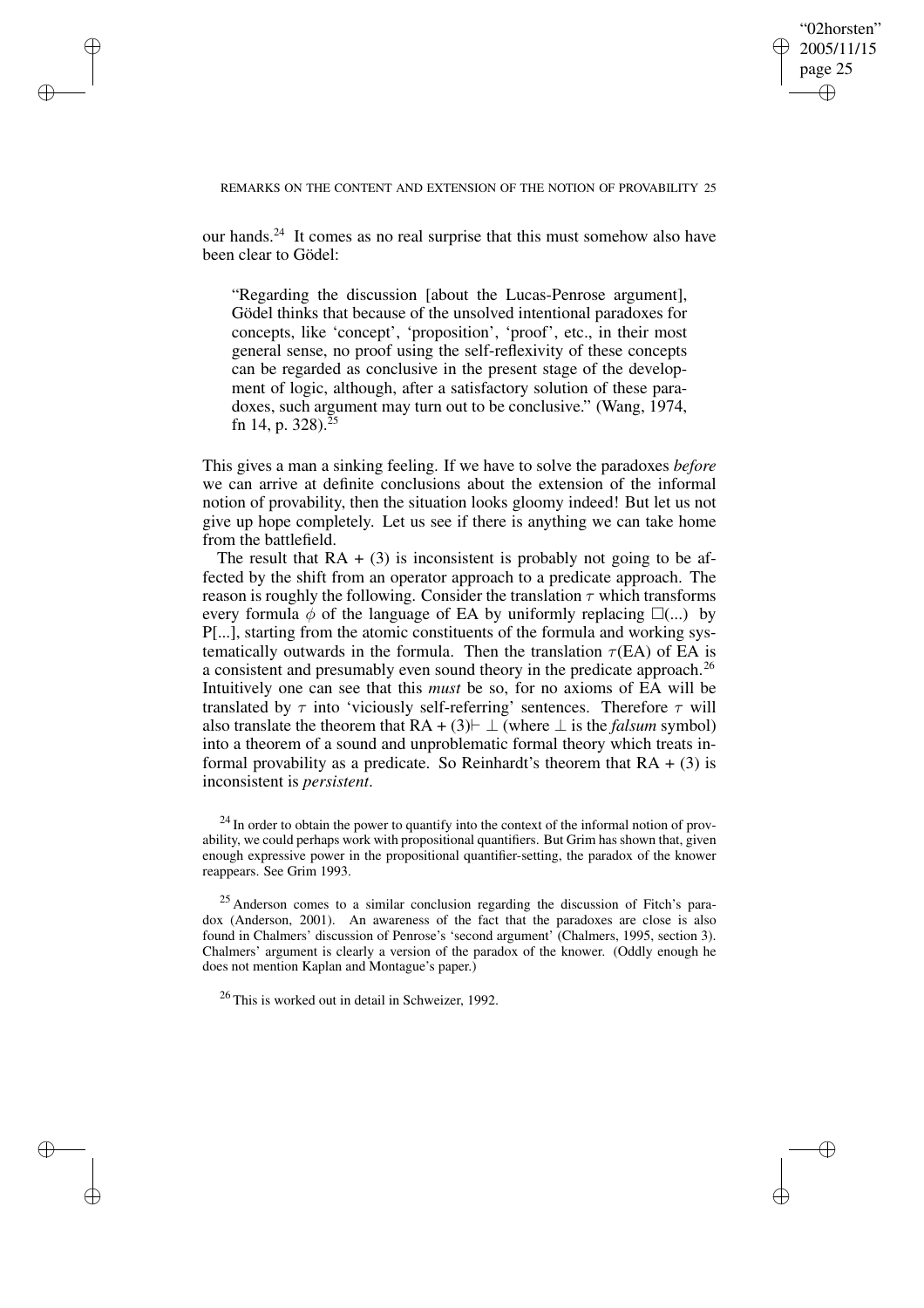"02horsten" 2005/11/15 page 26 ✐ ✐

✐

✐

#### 26 LEON HORSTEN

This much cannot be said of Carlson's theorem. As far as I can see, it is completely open whether Carlson's consistency theorem carries over to future predicate treatments of informal provability. One might at this point say: "Well, just repeat the whole exercise for informal provability treated as a predicate. Construct an adequate formal theory, and check if Benacerraf's contingency is consistent with it." But unfortunately we do not, at present, have even the foggiest idea of how a natural, elegant, powerful axiomatic theory of informal provability (treated as a predicate) would look like,  $27$  let alone whether Benacerraf's contingency is consistent with it.

# IV

I have been looking at the informal concept of provability in the Gödelian way: a temporal dimension, but no modal dimension is taken into account. As time goes on, Peter somehow accepts new proof principles as basic axioms. And I have assumed that time is infinite in the future-direction: this seems to be the sort of idealisation that is allowed.<sup>28</sup> It follows from these assumptions that Peter has sufficient time to adopt infinitely many new axioms in the fullness of time.

It was noted in section I that if the process of introduction of new axioms is sufficiently nonsystematic, then it seems hardly possible to place an upper bound on the complexity of the extension of informal provability. To be a little more concrete, suppose that the only thing that we know is that in the course of time, there are  $\omega$  instances of introduction of a new large cardinal axiom by Peter. Then the union of these axioms *may* be recursively axiomatizable; but it may as well be horribly nonrecursive. It therefore is more fruitful to consider *systematic* ways of introducing new axioms. The most significant work that has been done in this area is of course that by Feferman.<sup>29</sup>

The idea is roughly the following. Peter starts at a moment in time with some axiomatic theory — say Peano Arithmetic (PA).<sup>30</sup> Then *reflection* on

 $27$  The sad current state of affairs is reviewed in Horsten, 2003.

 $28$  For instance, the intuitionists make this assumption in their discussion of the 'creative subject'. Gödel also assumes the ideal mathematician's lifespan to be infinite (Wang, 1993: p. 121).

 $29$  See Feferman, 1962. Franzen, 2002, ch. 13–15 gives a good inroad to Feferman's work on progressions of formal theories.

<sup>30</sup> But the same will apply, *mutatis mutandis*, if Peter starts out with a strong mathematical theory, such as ZFC.

✐

✐

✐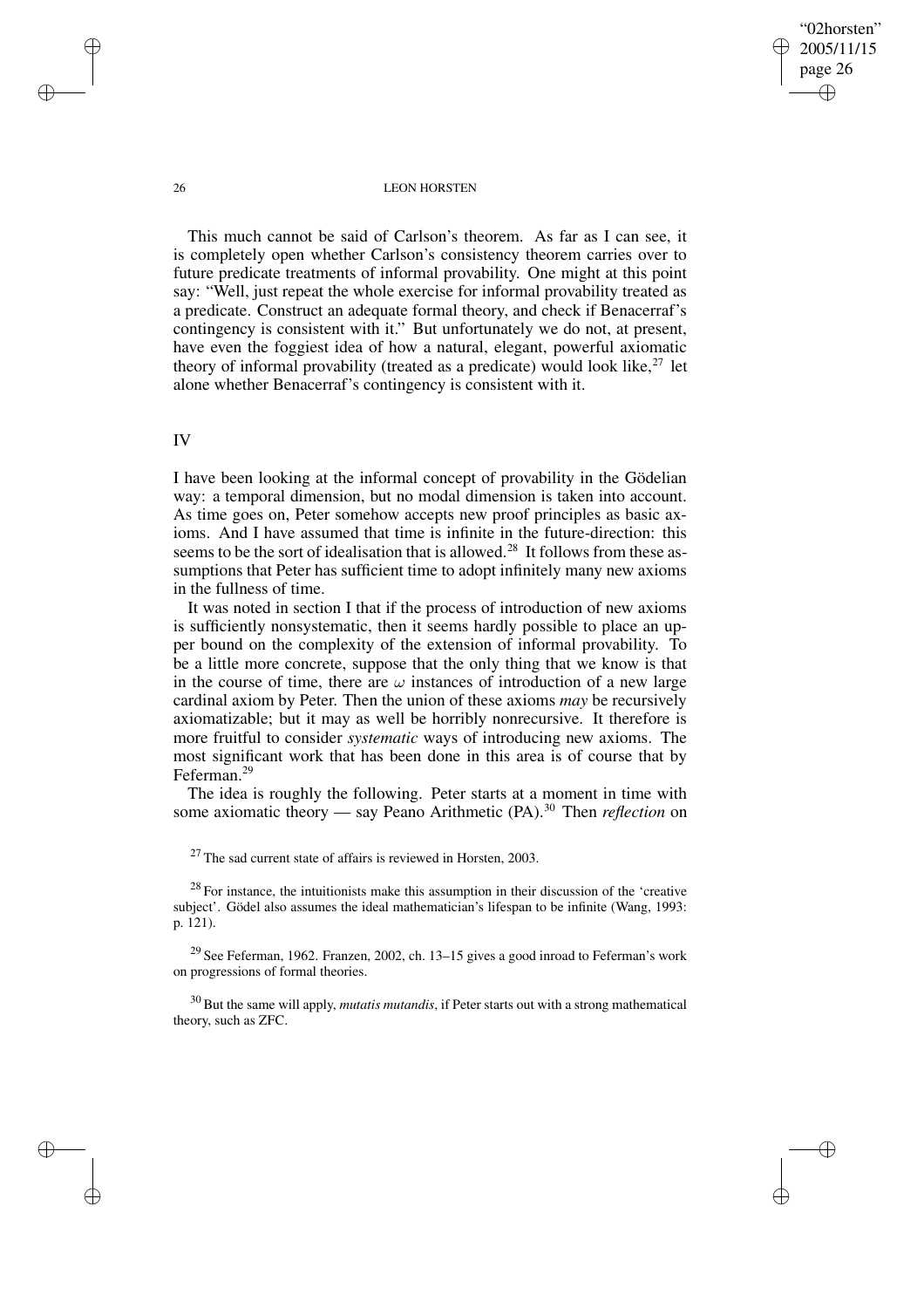✐

## REMARKS ON THE CONTENT AND EXTENSION OF THE NOTION OF PROVABILITY 27

what he has accepted so far allows Peter to pass to a stronger axiomatic theory. We focus here on two insights which can result from such a reflective process:

- (1) Insight in the *consistency* of the axiomatic system one has obtained so far.
- (2) Insight in the *soundness* of the axiomatic system that one has obtained so far.

Intuitively, a consistency insight is weaker than a soundness insight.

By repeating these procedures into the transfinite, *transfinite progressions* of axiomatic theories can be constructed. Two such progressions can be defined *roughly* as follows:

$$
T_C^C = PA
$$
  
\n
$$
T_{\alpha+1}^C = T_{\alpha}^C \cup Consis(T_{\alpha}^C)
$$
  
\n
$$
T_{\lambda}^C = \bigcup_{\kappa < \lambda} T_{\kappa}^C \text{ for } \lambda \text{ a limit ordinal}
$$
  
\n
$$
T_{0}^{UR} = PA
$$
  
\n
$$
T_{\alpha+1}^{UR} = T_{\alpha}^{UR} \cup \{Bew_{T_{\alpha}}^{UR}[\varphi] \to \varphi \mid \varphi \text{ an arithmetical formula possibly containing free variables}\}
$$
  
\n
$$
T_{\lambda}^{UR} = \bigcup_{\kappa < \lambda} T_{\kappa}^{UR} \text{ for } \lambda \text{ a limit ordinal}
$$

The superscript C here stands for *consistency*; the superscript UR stands for *uniform reflection*. Bew<sup>UR</sup> is an arithmetical proof predicate for  $T_{\alpha}^{UR}$ ; Consis( $T_{\alpha}^{C}$ ) expresses in some obvious form the consistency of  $T_{\alpha}^{C}$ , and is formed using an arithmetical proof predicate  $\text{Bew}^C_{T_\alpha}$  for  $T_\alpha^C$ .

But there are caveats. First, we must use somehow a *standard* arithmetical proof predicate for the  $T_{\alpha}^C$ 's and the  $T_{\alpha}^{UR}$ 's. For with the aid of nonstandard proof predicates, we can hide inside "consistency" assertions information which is not given by the consistency insight alone.

Second, in order to formulate  $Bew_{T_{\alpha}}^C$ , we need an *arithmetical name* for the ordinal  $\alpha$ . To this end, Feferman uses the systematic arithmetic notation system for countable ordinals that was developed by Kleene. This is the so-called system O of *constructive ordinal notations*. This system of arithmetical notations for ordinals is defined as follows (we define the coding scheme together with an induced ordering relation  $\lto$  on the numerical  $codes):$ <sup>31</sup>

<sup>31</sup> See Rogers, 1967, p. 208.

✐

✐

✐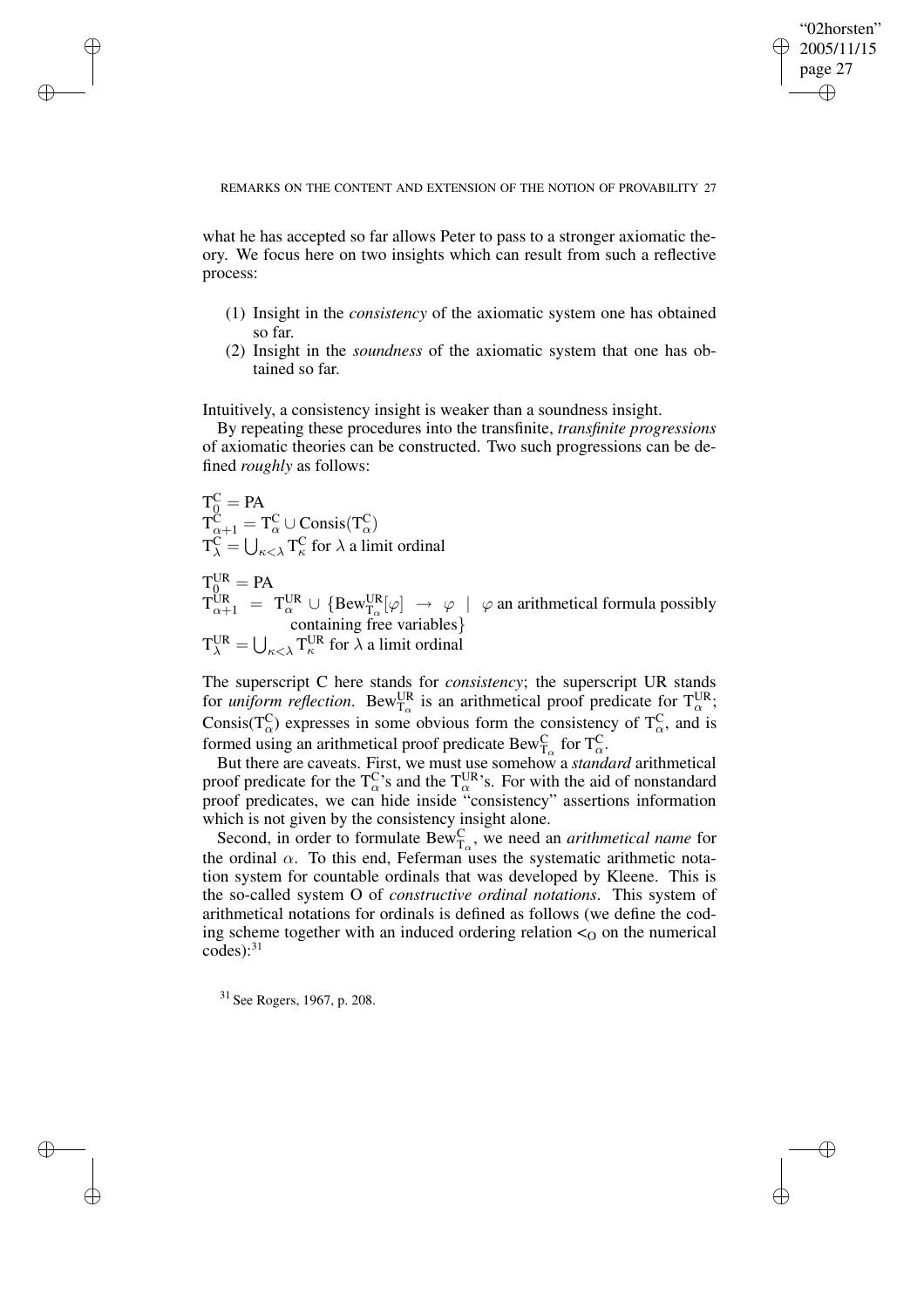#### 28 LEON HORSTEN

"02horsten" 2005/11/15 page 28

✐

✐

✐

✐

(a) 1 is a notation for the ordinal 0;

Assume that all ordinals  $\langle \gamma \rangle$  have received their notations, and that  $\langle \gamma \rangle$  has been defined for these arithmetical notations:

- (b) Suppose  $\gamma = \beta + 1$ . Then for each x such that x is a notation of  $\beta$ , 2<sup>x</sup> is a notation of  $\gamma$ , and we put  $2^{x} <_{Q}z$  for each z which is a notation for an ordinal  $\leq \beta$ .
- (c) Suppose  $\gamma$  is a limit ordinal. Then for each code e of a Turing machine T<sub>e</sub> such that  $\langle T_e(n) \rangle_{n=1}^{n=\infty}$  is a sequence of notations for an increasing sequence of ordinals with limit  $\gamma$  and such that for all i,j: if i<j, then  $T_e(i) <_O T_e(j)$ ,  $\gamma$  receives  $3 \times 5^e$  as a notation.

The details of the definition and of the theory of this notation system O do not really matter here. I just note some of its properties. First, this system of notations has the property that only at limit stages, notations for a given ordinal multiply. The reason for this multiplication at limit stages is that there are generally *many* ways of recursively enumerating an infinite sequence of natural numbers. So the system O has the form of a transfinite tree which (infinitely) branches only at limit points. Second, Kleene's O is a *maximal* notation system with certain canonicity properties: in a sense, all ordinal notation systems which have certain niceness properties reduce to this system.<sup>32</sup> Third, O is a very complex set of natural numbers. It is  $\Pi_1^1$ -complete, i.e., more complex than the collection of all first-order arithmetical truths.<sup>33</sup> Fourth, a relatively large number of countable ordinals has notations in O.

Since O gives us arithmetical names for many ordinals, one can construct progressions of theories that reach far into the (countably) transfinite. And one can ask precise proof-theoretic questions about such progressions. For instance, one can ask for a characterization of  $\bigcup_{\alpha\in O} T_{\infty}^C$ . Feferman was able to show that this is a  $\Pi_1$ -complete set: it coïncides with the collection of all arithmetical sentences derivable from  $\Pi_1$  arithmetical truths. Feferman also proved that  $\bigcup_{\alpha \in O} T_{\alpha}^{\text{UR}}$  is much more complex: it is the collection of *all* first-order arithmetical truths. There even exists a "path through O", i.e. a path P through the transfinite tree O, such that already  $\bigcup_{\alpha \in P} T_{\alpha}^{UR}$  proves all arithmetical truths. Can we not see this path P through  $\overline{O}$  as a description of the evolution of Peter's mind?

There are two obstacles. First, one would have to make sense of Peter's going through a *transfinite* number of discrete stages in the evolution of his

<sup>32</sup> See Rogers, 1967, p. 210.

<sup>33</sup> See Sacks, 1990, p. 19.

✐

✐

✐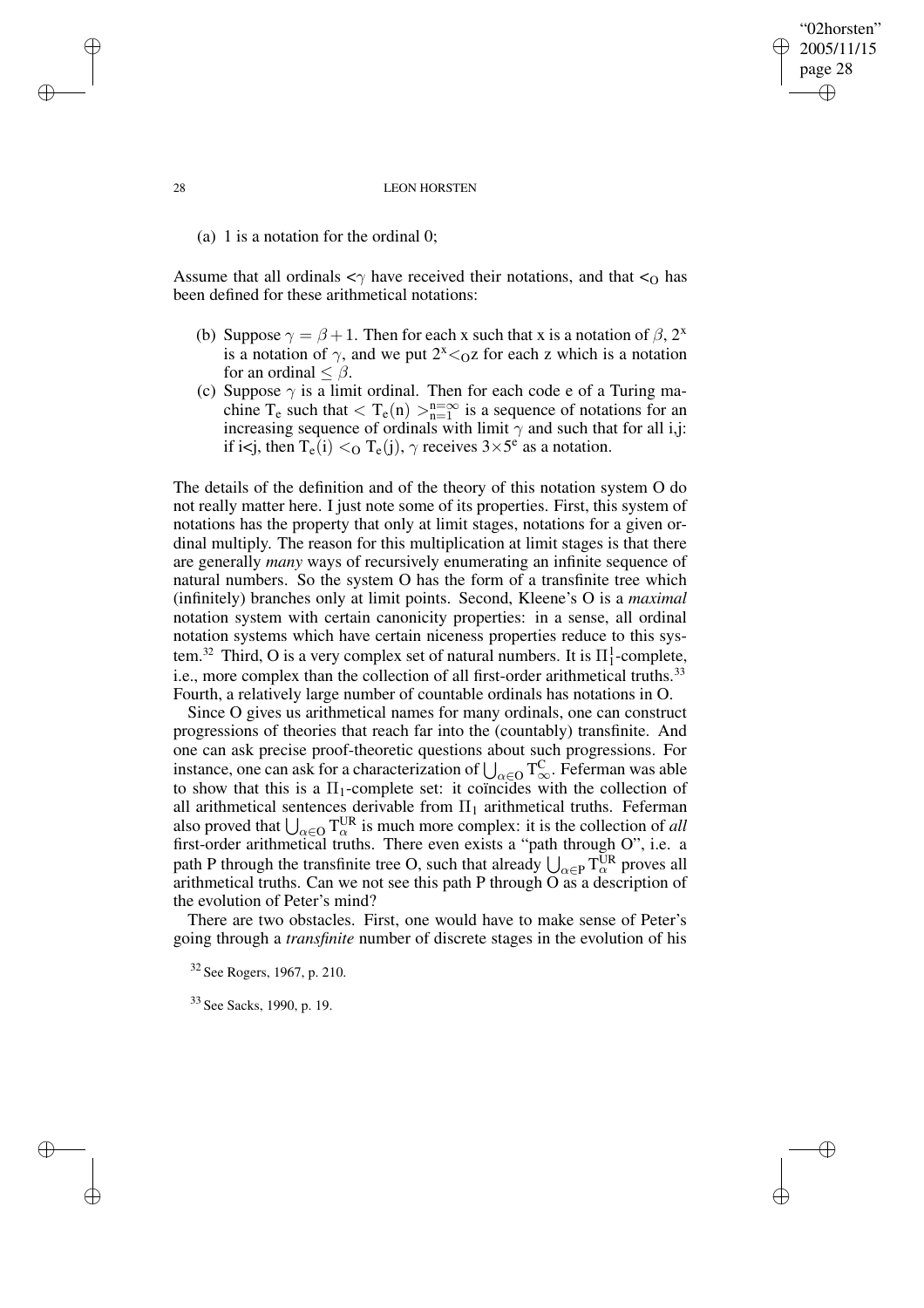✐

## REMARKS ON THE CONTENT AND EXTENSION OF THE NOTION OF PROVABILITY 29

mind. In other words, how does Peter pass the limit stage  $\omega$ ? It seems there isn't time. Second, it follows from the  $\Pi_1^1$ -completeness of O that for many of the ordinal notations o in O, it is not provable in PA or even in much stronger arithmetical theories *that* o is an ordinal notation.

Concerning the first problem, it is not entirely clear to me that allowing Peter to go through a transfinite number of stages is an inadmissible form of idealization — although it certainly also is not clear to me that it *is* admissible.

It seems very unlikely that Peter is *in fact* allowed even  $\omega$  stages. As a general rule, it seems to me that any natural extension of Peter's capacities which does not obviously collapse into truth merits investigation. Already for this reason alone we should not dismiss the idealisation of Peter going through a transfinite number of stages out of hand. Moreover, in this connection one can refer to an ongoing discussion in the philosophy of science. There it has been shown that there are cosmological models of the *General Theory of Relativity* in which a computor carries out an infinite number of computations in a finite amount of time.<sup>34</sup> But it would take us too far to enter into this discussion.

The concept of *autonomous progressions*, also introduced by Feferman, can be used to remedy the second problem. The idea is the following. In PA, one can prove of a lot of ordinal notations  $\alpha$  that they are ordinal notations. For such  $\alpha$ ,  $T_{\alpha}^{UR}$  is then an acceptable theory for Peter. But then there will be *new* ordinals  $\beta$  such that in  $T_{\alpha}^{UR}$ , but not in PA, it can be shown that  $\beta \in \text{O}$ . This makes  $T^{\text{UR}}_{\beta}$  acceptable for Peter, and so on and so forth. Let A be the class of ordinals that can eventually be provable in this way to be in O. Theories  $T_\alpha^{\text{UR}}$  with  $\alpha \in A$  are called *autonomously* reachable. It is clear that to the class  $\bigcup_{\alpha \in A} T_{\alpha}^{\text{UR}}$ , the second objection no longer applies. But unfortunately  $\bigcup_{\alpha \in A} T_{\alpha}^{\text{UR}}$  still is an axiomatic theory, it a fragment of the the so-called theory of *predicative analysis*. <sup>35</sup> So in the process of addressing the second objection, we have lost the conclusion that Peter is not a machine. I suspect that it is for this reason that Feferman, in his review of Penrose's book, seems to attach no special relevance to his own results about transfinite progressions of axiomatic theories.<sup>36</sup> Lindström, in a recent article, goes further than this. He parenthetically remarks that Feferman's work on progressions of formal theories can be used to show that the mind *is* a Turing

✐

✐

✐

<sup>34</sup> See Earman, 1995: chapter 4.

<sup>&</sup>lt;sup>35</sup> See Feferman, 1964. We have a similar development if we start not from PA, but from a strong mathematical theory, such as ZFC.

<sup>36</sup> See Feferman, 1995.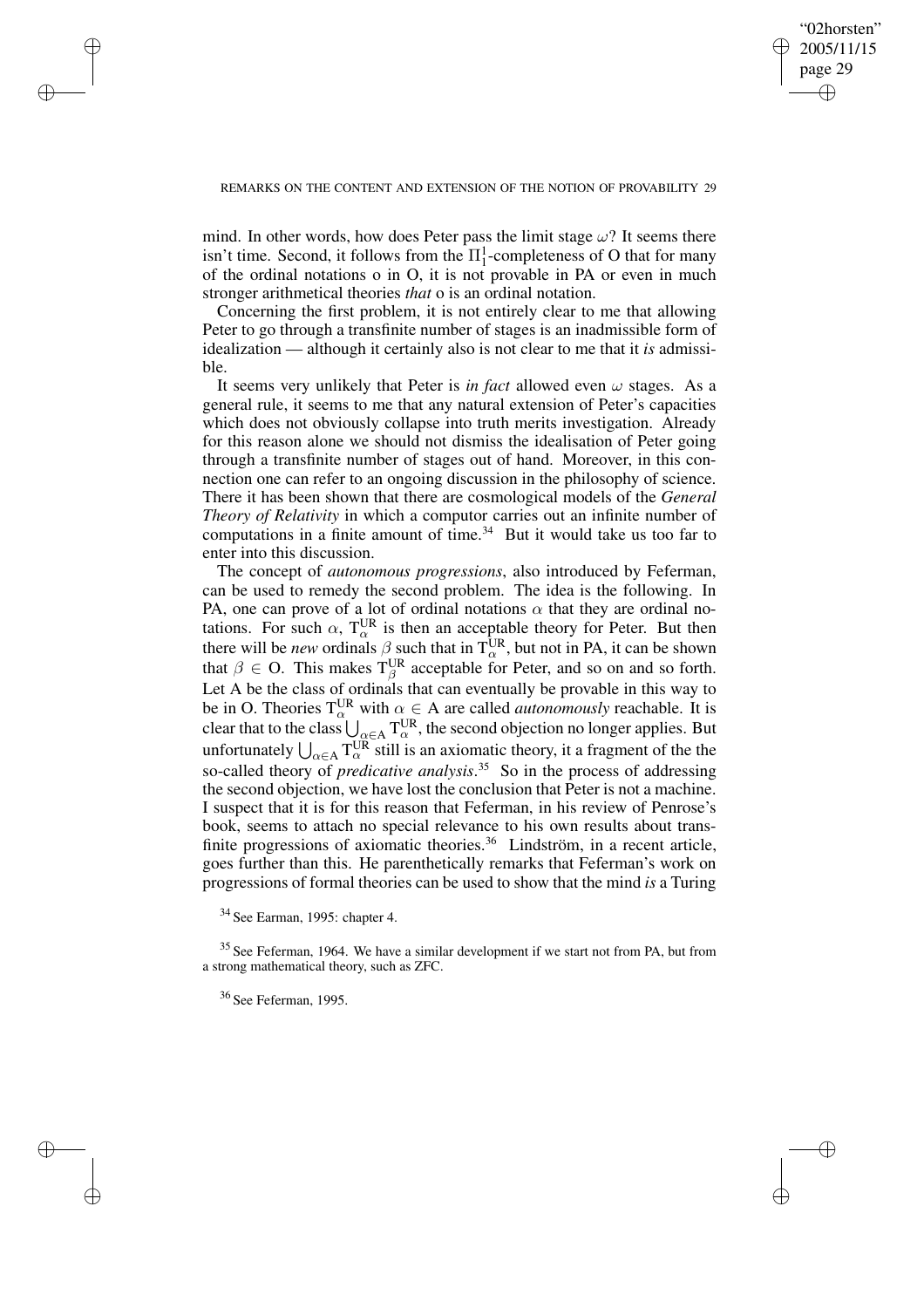✐

#### 30 LEON HORSTEN

machine (Lindström, 2001, p. 242). The arguments discussed in this paper do not support this stronger claim.

V

Where does this leave us? Where do we get off?

We are caught in a dilemma. Either we admit very irregular ways of formulating new axioms, or we confine our attention to procedures for finding new axioms that are somehow systematic. Neither strategy appears promising at the moment.

If we take the first option, we lose our bearings. For then we are unable to place any informative bounds on the complexity of the extension of the informal notion of provability. The second option has problems of its own. We are unable to find a systematic procedure which takes us beyond a recursively enumerable collection of theorems, even if we allow ourselves a transfinite number of stages for extending our axioms.

We can try to approach the matter from the other end by trying to show that it is at least *consistent* with strong logical theories of informal provability that its extension is recursively enumerable. This would at least soften the dilemma. But here we find our attempts blocked by the paradoxes. All we have is the relatively weak proposition that we cannot be in a position where we have an axiom system which we *know* to be the extension of the informal concept of provability. And as we have seen, even this weak result is not as straightforward as it seems at first sight.

Hence my conclusion that the field is in a sorry state. None of the avenues that have been pursued in recent decades appear to be very promising to date. One would have to be a staunch optimist to predict that we will soon see a way out of the impasse we find ourselves in.

> Center for Logic and Philosophy of Science Institute of Philosophy University of Leuven Kardinaal Mercierplein 2 B-3000 Leuven (Belgium) E-mail: Leon.Horsten@hiw.kuleuven.be

# **REFERENCES**

Anderson, C.A. "Towards a logic of a priori knowledge." *Philosophical Topics* 21(1993).

✐

✐

✐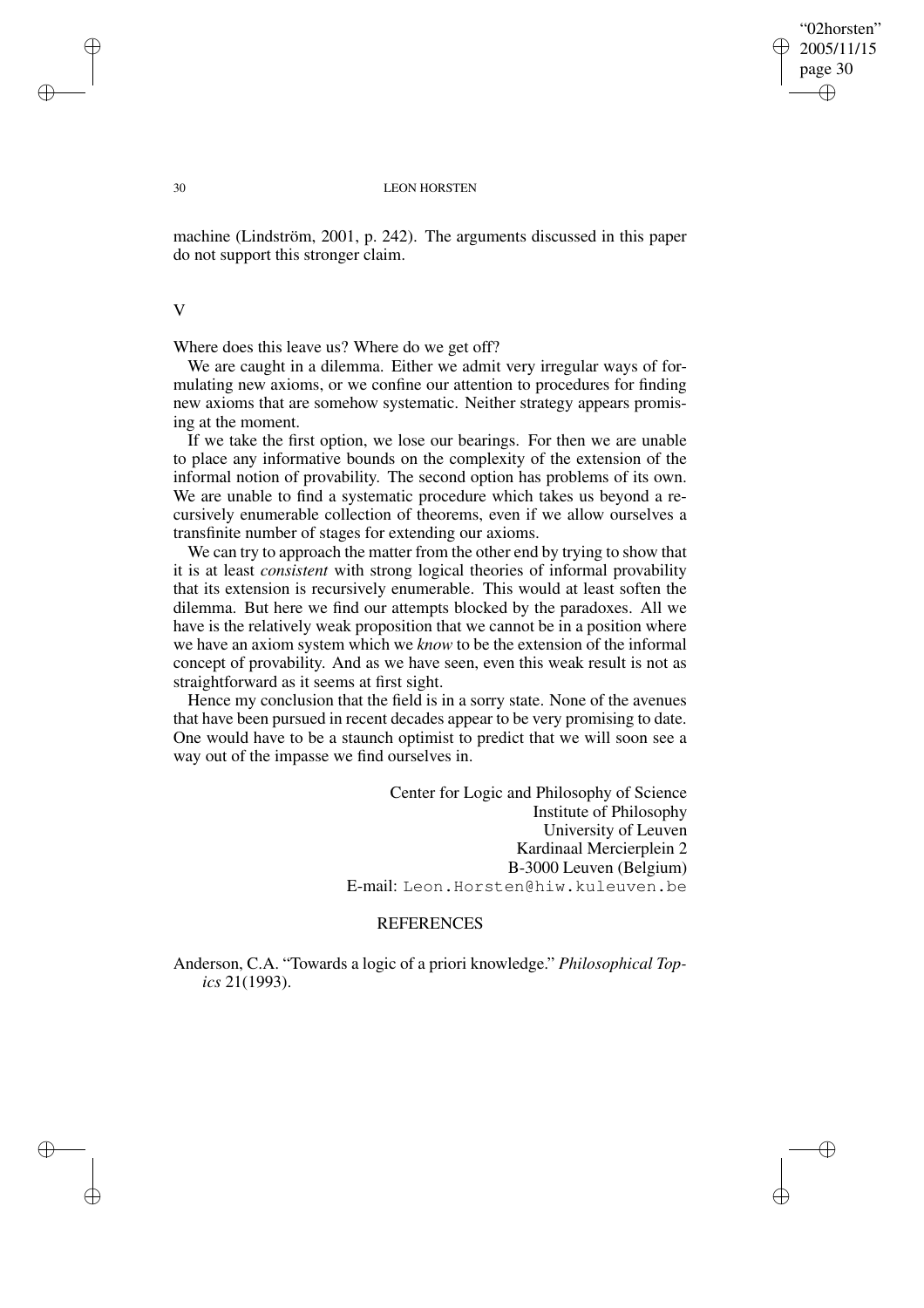✐

REMARKS ON THE CONTENT AND EXTENSION OF THE NOTION OF PROVABILITY 31

- Anderson, C.A. "Williamson, Fitch, and Frege-Church." Unpublished manuscript, 2001.
- Benacerraf, P. "God, the devil and Gödel." *The Monist* 51(1967).

✐

✐

✐

- Carlson, T. "Can a machine know that it is a machine?" Unpublished manuscript, 1997.
- Carlson, T. "Ordinal arithmetic and  $\Sigma_1$ -elementarity." Archive for Mathe*matical Logic* 38(1999), pp. 449–460.
- Carlson, T. "Knowledge, machines and the consistency of Reinhardt's strong mechanistic thesis." *Annals of Pure and Applied Logic* 105(2000), pp. 51–82.
- Chalmers, D. "Minds, machines and mathematics. A review of *Shadows of the Mind* by Roger Penrose." *Psyche* 2(1995).
- Craig, W. "On axiomatizability within a system." *Journal of Symbolic Logic* 18(1953), pp. 30–32.
- Earman, J. *Bangs, Crunches, Whimpers and Shrieks. Singularities and acausalities in relativistic spacetimes.* Oxford University Press, 1995.
- Feferman, S. "Systems of Predicative Analysis." *Journal of Symbolic Logic* 29(1964), pp. 1–30.
- Feferman, S. "Penrose's Gödelian argument. A review of *Shadows of the Mind* by Roger Penrose." *Psyche* 2(1995).
- Franzen, T. *Inexhaustibility: a non-exhaustive study.* Lecture Notes in Logic, volume 16, Association of Symbolic Logic and A.K. Peters, 2002.
- Gödel, K. "Eine Interpretation des intuitionistischen Aussagenkalküls." [1933] In S. Feferman et al. *Kurt Gödel. Collected works. Volume I.* Oxford University Press, 1986, p. 300.
- Gödel, K. "Some basic theorems on the foundations of mathematics and their implications." [1951]. In S. Feferman et al. *Kurt Gödel. Collected works. Volume III.* Oxford University Press, 1990, pp. 304–323.
- Gödel, K. "Some remarks on the undecidability results." [1972] In S. Feferman et al. *Kurt Gödel. Collected works. Volume II.* Oxford University Press, 1990, p. 306.
- Grim, P. "Operators in the paradox of the knower." *Synthese* 94(1993), pp. 409–428.
- Horsten, L. "In defense of Epistemic Arithmetic." *Synthese* 116(1998), pp. 1–25.
- Horsten, L. "The logic of intensional predicates." In: Benedikt Löwe, Wolfgang Malzkorn and Thoralf Räsch (eds) *Foundations of the Formal Sciences II: Applications of Mathematical Logic in Philosophy and Linguistics Trends in Logic*: Studia Logica Library Volume 17, Kluwer Academic Publishers, Dordrecht, 2003, pp. 89–111.
- Horsten, L. "Canonical naming systems." *Minds and Machines* 15(2005), pp. 229–257.